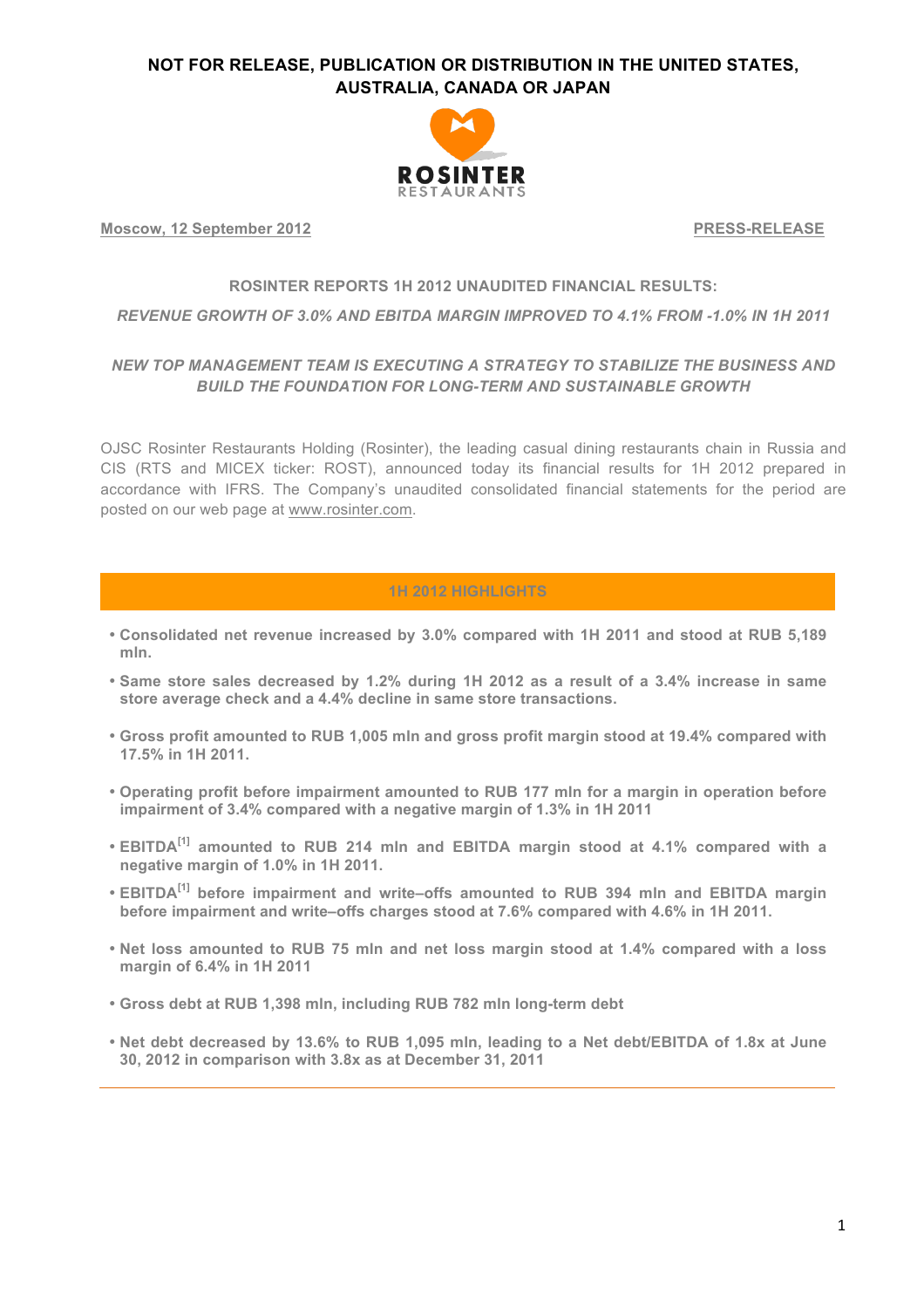#### *Kevin Todd, President and Chief Executive Officer, commented:*

*"I would like to share with you the medium-term transformational strategy that we have put together for our business in order to provide a broader context for your analysis of our current results. The strategy is already being executed and has been approved by our board of directors in July. It is the result of a thorough review of our operation made by our team with the support of external consultants. The project was launched in March 2012 when the Chairman of the Board and the Board gave me the responsibility to lead the Rosinter business which has been facing for some time weak traffic flow to our restaurants, declining profitability margins and an increasing competition which has been posing additional pressure on our brands. The review allowed us to define a medium-term strategy that targets a stabilization of our business and building the foundation for long-term and sustainable growth.* 

*Knowing that we would be facing challenges going forward reinforced my commitment to insure that we have the right people in the right place and best in class professionals in each area of responsibility. Simultaneously with the review, we launched a search for experienced top managers with deep restaurant business knowledge and with the experience required to execute with success our strategy and consolidate Rosinter as a guest-focused organization with compelling and profitable brands that excite our guests and build up sustainable growth of our EBITDA margins.*

*In our search, we looked for several characteristics in our new team members. We wanted them to be business minded, strong, challenging, independent, challenge-driven and hands-on, and I believe that we have succeeded in building a team that combines experience in big multi-branded international restaurant companies and in Rosinter, the biggest Russian multi-branded operator. This valuable mix of geographical*  experience is complemented by a strong combined track record of the team in brand development, *turnaround, performance improvement, corporate development and franchising.* 

*Let me walk you briefly through the five strategic directions that we have defined:*

- *1. Focus the portfolio – refers to our commitment to reshape and concentrate our portfolio on profitable, scalable, growing or high potential brands and regions. This will reduce the distraction of management resources generated by non-core businesses. Our main brands will be IL Patio, Planet Sushi, TGI Friday's®, and Costa Coffee, which will be complemented by McDonald's and Mama Russia in our Transportation Hubs Business Unit.*
- *2. Re-establish brand and operational competitiveness – addresses four initiatives that will bring our two main brands IL Patio and Planet Sushi to a major repositioning by 2014.* 
	- *a. Menu revitalization - In 4Q 2102 we will be revitalizing our menus and launching simultaneously a series of complementary marketing actions that target an improved guest dynamic in our stores during our high season.*
	- *b. Assets upgrade - We will be investing RUB 280 mln approximately upgrading our assets base by 2013.*
	- *c. Genesis project - we are selecting a number of restaurants (both corporate and franchise) to create a "gold standard" in service to our guests where store managers and teams will demonstrate higher commitments and quality standards and a special passion for serving people that permeates everything that happens in the store. Rollout for the Genesis stores for Planet Sushi and IL Patio is planned to begin 2H 2013 and the test for these stores will be executed during 2H 2012 and 1H 2013.*
	- *d. Next Generation - is a major repositioning project for our two brands IL Patio and Planet Sushi for the*  next 10 years. We are working with world-class specialists to re-design how our two brands look, feel *and even taste. Next Generation stores rollout for IL Patio and Planet Sushi is planned to begin during 2014, once the conceptual design and testing complete.*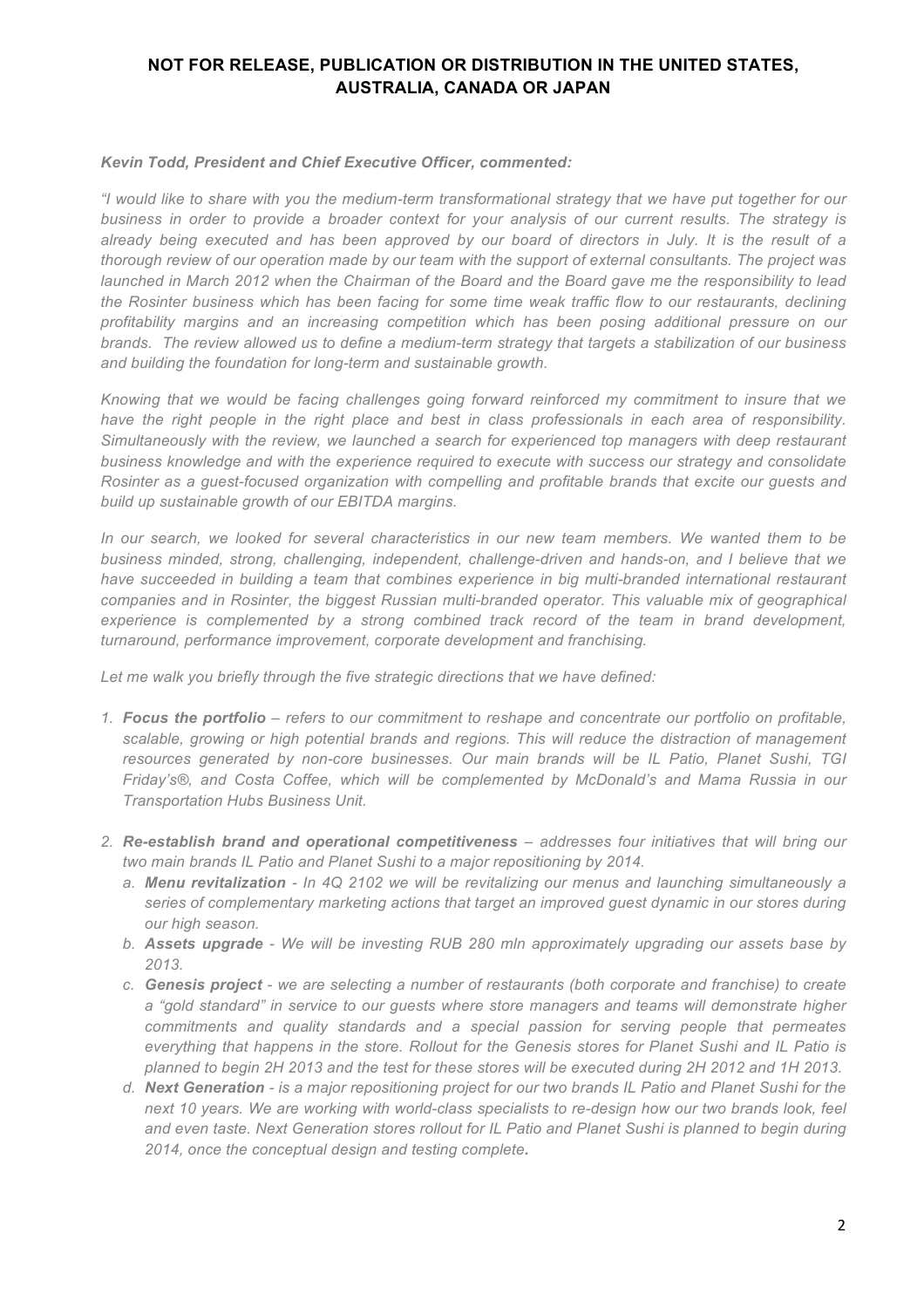- *3. Improve profitability and sustainability – includes a series of operational efficiency and supply chain initiatives at restaurant and corporate levels that will impact positively our profitability. It also includes an overhead cost reduction.*
- *4. Grow selectively – means focusing our corporate growth on higher-volume sites and on expanding further our transportation hubs business while providing enhanced support for our franchisees to continue growing their business. We expect lower corporate expansion in 2013, while we revitalize our core brands, with our corporate development expected to increase from 2014. Meanwhile, our franchise system will continue expanding with an enhanced support from our organization.*
- *5. Reorganize and build capabilities – refers to several initiatives of which I would like to highlight three. The first is the reorganization of our operational team and clarification of accountabilities & responsibilities, especially closing the gap between brands & operations and also the link between how*  we operate our corporate estate and support the growing franchise portfolio. This will have a very positive *impact in the way we deliver our brand experience. The second is a reorganization that will lead to a leaner and more effective support service team, and the third one is a transformation program to embed the strategy and values in the organization plan. We want "everyone in our organization to serve our guest or serve someone who does".*

*We know that a strong commitment of our whole organization is needed to succeed in strategy execution and we are dedicating the necessary time and resources to communicate our new strategy at all levels in the organization and to strengthen the engagement of all our team in implementing effectively, phase-byphase, our mid-term transformational strategy.* 

*Our top management team and I are very enthusiastic with the opportunity that lies ahead of us, challenges included, and we are confident that by focusing on and repositioning our core brands IL Patio and Planet Sushi, by reorganizing and strengthening our organization, including our franchise support, and by developing a greater customer focus we will be able to turn our business again into a market leading and profitable operation.*

*I look forward to our next two scheduled releases and conference calls which will give us the opportunity to update you on our progress: 9m 2012 results release early December and 4Q 2012 trade update January 2013."*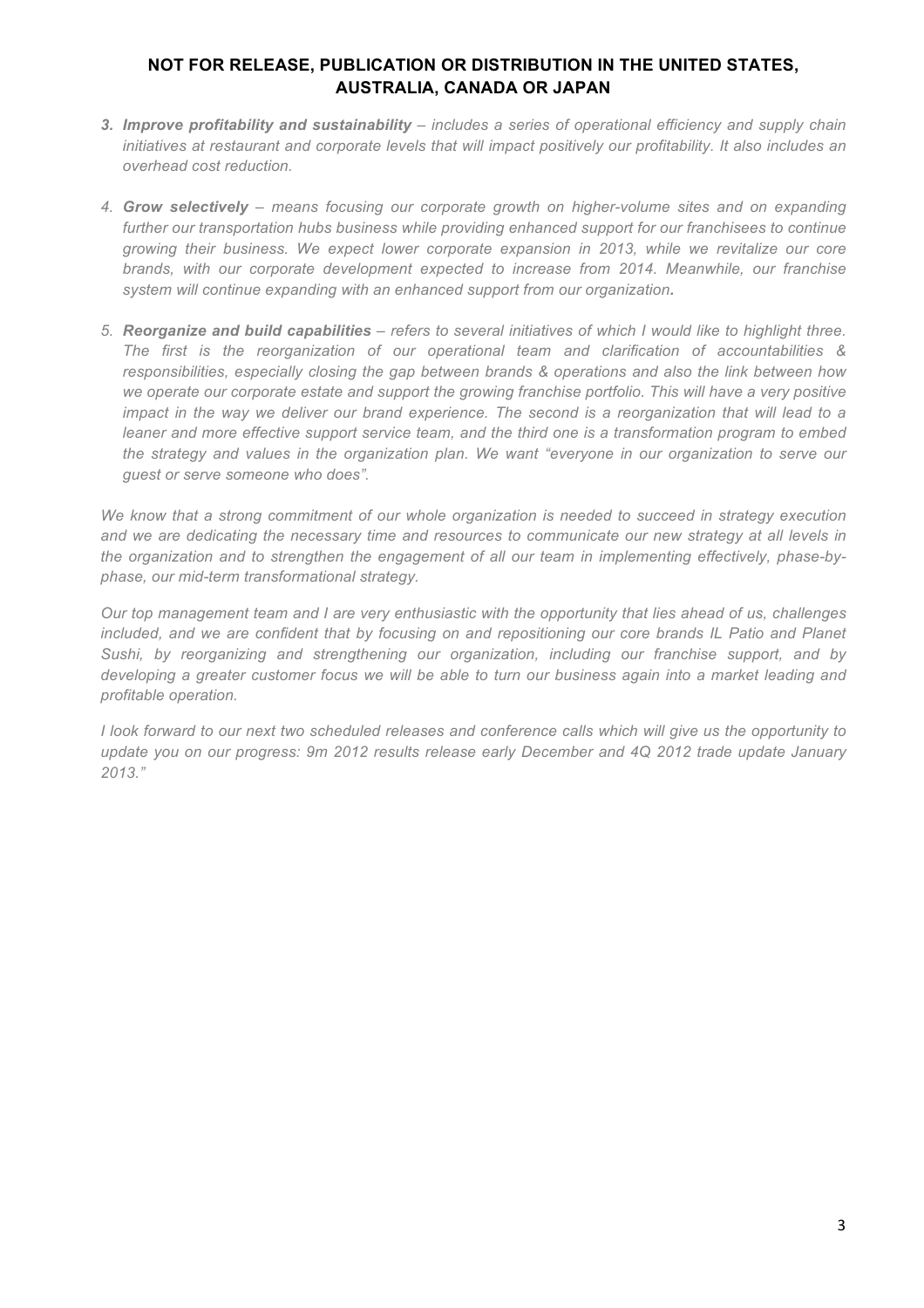*Income Statement Summary*

| (RUB) thousands                                             | 1H 2012           |            | 1H 2011                |            | % Change<br>$Y$ -o- $Y$ |  |
|-------------------------------------------------------------|-------------------|------------|------------------------|------------|-------------------------|--|
| Net revenue                                                 | 5 188 940 100,0 % |            | 5 038 579 100,0 %      |            | 3,0%                    |  |
| Incl. Revenue from restaurants and canteens                 | 4 951 959         | 95.4%      | 4 828 463              | 95.8%      | 2.6%                    |  |
| Incl. Revenue from franchising                              | 140 865           | 2,7%       | 132 158                | 2,6%       | 6,6%                    |  |
| Cost of sales                                               | 4 184 439         | 80,6%      | 4 157 126              | 82,5 %     | 0,7%                    |  |
| Incl. Food and beverages                                    | 1 200 068         | 23, 1%     | 1 213 013              | 24,1%      | $(1, 1)$ %              |  |
| Incl. Payroll and related taxes                             | 1 139 162         | 22.0%      | 1 225 831              | 24.3%      | $(7, 1)\%$              |  |
| Incl. Rent                                                  | 930 484           | 17,9%      | 799 135                | 15,9%      | 16,4%                   |  |
| Incl. Utilities                                             | 157 965           | 3,0%       | 183 351                | 3,6%       | $(13, 8)\%$             |  |
| Incl. Materials                                             | 147 908           | 2,9%       | 171 792                | 3,4%       | $(13, 9)$ %             |  |
| <b>Gross profit</b>                                         | 1 004 501         | 19,4 %     | 881 453                | 17,5%      | 14,0%                   |  |
| <b>SG&amp;A Expenses</b>                                    | 769 468           | 14,8%      | 790 391                | 15,7%      | $(2, 6)$ %              |  |
| Incl. Payroll and related taxes                             | 455 476           | 8,8%       | 456 529                | 9,1%       | $(0, 2)$ %              |  |
| Incl. Advertising                                           | 123 296           | 2.4%       | 101 133                | 2,0%       | 21,9%                   |  |
| Incl. Other expenses                                        | 32 769            | 0,6%       | 52 820                 | 1,0%       | $(38, 0)\%$             |  |
| Incl. Increase in allowance for impairment of advances paid | (7 356)           | $(0, 1)\%$ | 7996                   | 0,2%       | $(192, 0)\%$            |  |
| Start-up expenses for new restaurants                       | 51 868            | 1,0%       | 57 034                 | 1, 1%      | $(9, 1)\%$              |  |
| Other gains                                                 | 46 194            | 0,9%       | 17 0 26                | 0,3%       | 171,3%                  |  |
| Other losses                                                | 52 422            | 1,0%       | 118 156                | 2,3%       | $(55, 6)$ %             |  |
| Incl. Loss on disposal of non-current assets                | 29 478            | 0,6%       | 89 615                 | 1,8%       | $(67, 1)\%$             |  |
| Profit/(loss) from operating activities before impairmen    | 176 937           | 3,4%       | (67 102)               | $(1,3)\%$  | $(363, 7)\%$            |  |
| Losses from impairment of operating assets                  | 151 423           | 2,9%       | 191 082                | 3,8%       | (20, 8)%                |  |
| Profit/(loss) from operating activities after impairment    | 25 514            | 0,5%       | (258 184)              | $(5, 1)\%$ | $(109, 9)\%$            |  |
| Financial expenses, net                                     | 82 280            | 1,6%       | 75 900                 | 1,5%       | 8.4%                    |  |
| Foreign exchange gains/(losses), net                        | (16062)           | $(0, 3)$ % | 35 792                 | 0,7%       | $(144, 9)\%$            |  |
| Share of profits/(losses) of JV and associates              | 67                | 0,0%       | 498                    | 0,0%       | $(86, 5)\%$             |  |
| Profit/(loss) before tax                                    | (40637)           | $(0,8)\%$  | (369 378)              | $(7,3)\%$  | $(89, 0)\%$             |  |
| Income tax                                                  | (34 500)          | $(0, 7)$ % | 47 868                 | 1,0%       | $(172, 1)\%$            |  |
| Net profit/(loss)                                           | (75137)           | $(1, 4)$ % | (321 510)              | $(6, 4)\%$ | $(76, 6)\%$             |  |
|                                                             |                   |            |                        |            |                         |  |
| Profit/(loss) from operating activities after impairment    | 25 514            | $0, 5 \%$  | $(258 184)$ $(5, 1)\%$ |            | $(109, 9)$ %            |  |
| Depreciation and amortization                               | 187 994           | 3,6%       | 206 813                | 4,1%       | $(9, 1)\%$              |  |
| EBITDA <sup>(1)</sup>                                       | 213 508           | 4,1%       | (51 371)               | $(1,0)\%$  | $(515, 6)\%$            |  |
| Loses/(gain) from impairment                                | 151 423           | 2,9%       | 191 082                | 3,8%       | (20, 8)%                |  |
| <b>EBITDA</b> before impairment                             | 364 931           | 7,0%       | 139 711                | 2,8%       | 161,2%                  |  |
| Loss on disposal of non-current assets                      | 29 4 78           | 0,6%       | 89 615                 | 1,8%       | $(67, 1)\%$             |  |
| <b>EBITDA</b> before impairment and write-offs              | 394 409           | 7,6%       | 229 326                | 4,6%       | 72,0%                   |  |

In 1H 12012, *consolidated revenue* increased by 3.0% as compared with 1H 2011, driven by a 2.6% increase in Revenue from restaurants and canteens and by a 6.6% increase of revenue from franchising. Corporate restaurants and canteens revenue growth was mainly driven by the revenue growth of 41 stores not included in the SSSG portfolio because they had been operating less than 18 months as at January 1 2012. Our same store portfolio gross revenue declined in 1H 2012 by 1.2% as a result of a 3.4% increase of average check and a 4.4% decline in number of transactions. To franchise revenue growth contributed an increase in number of franchised restaurants to 127 by June 30 2012 from 122 by June 30 2011.

*Gross profit margin* increased to 19.4% in 1H 2012 from 17.5% in 1H 2011 driven mainly by an improvement of Food and Beverage as a percentage of total revenue in 100 basis points, Payroll and taxes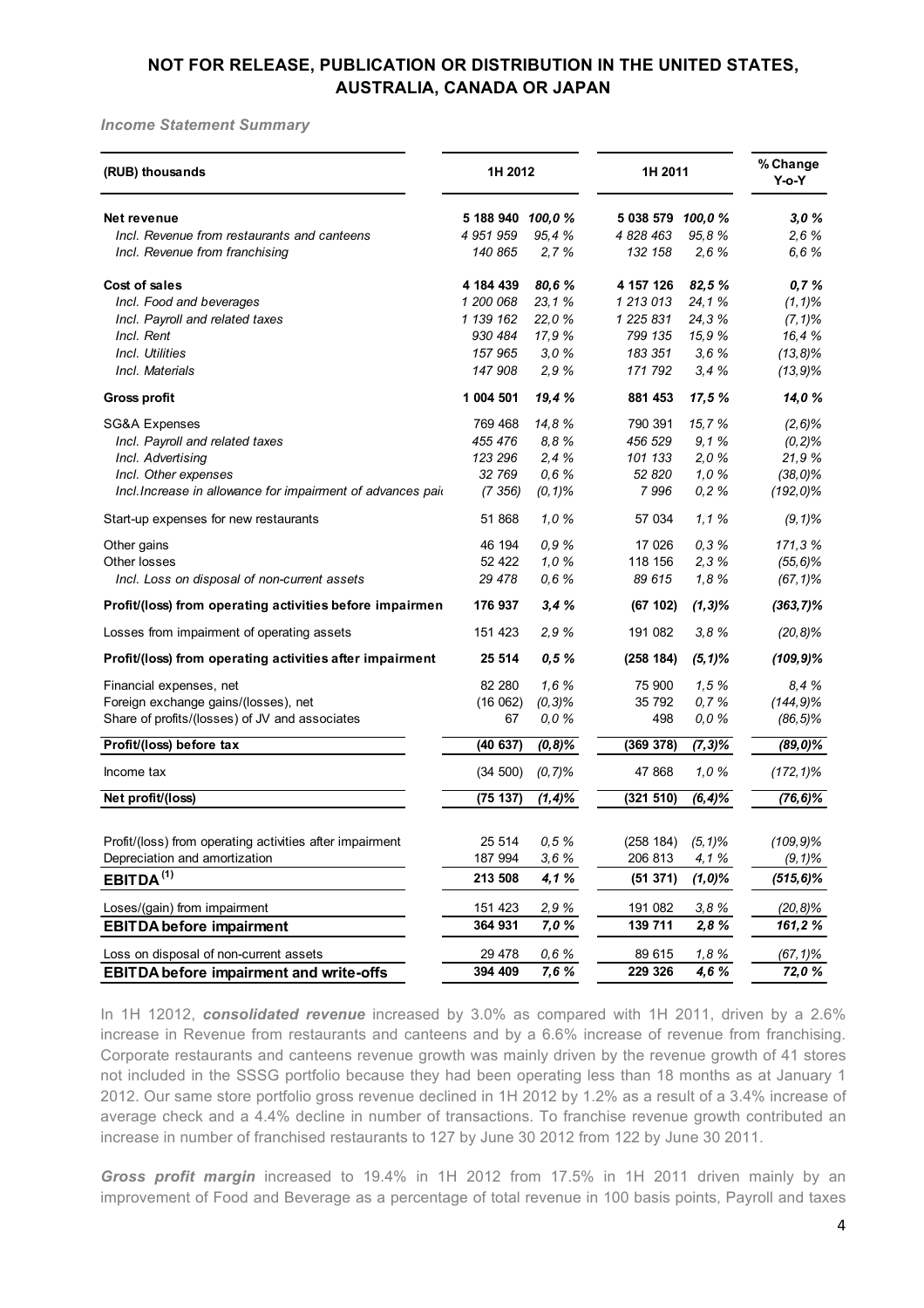in 230 basis points, utilities in 60 basis points and material in 50 basis points, partially offset by an increase of rent in 200 basis, all measured as a percentage of total revenue.

Food and Beverage improvement as a percentage of total revenue of 100 basis points is mainly due to additional supply chain efficiency that resulted in better purchase prices. Payroll decrease by 230 basis points is mostly driven by an improved staff scheduling as well as by a reduction of social taxes rates. Rent increase of 200 basis points was driven by a change of foreign currency rates of 7% in 1H 2012 compared to 1H 2011, which represented 70 basis points, and a onetime rent discount in some of the Group's leased properties in 1H 2011 which represented 50 basis points. Additionally there was a reclassification of certain maintenance expenses from utilities to rent which decreased utilities expenses by 40 basis points and increased rent by the same level, all measured as a percentage of total revenue.

*Selling, general and administrative expenses* decreased as a percentage of revenue to 14.8% in 1H 2012 from 15.7% in 1H 2011 driven mainly by a 30 basis point decrease in payroll, 30 basis point in allowance for impairment of advances paid, taxes recoverable and receivable and 40 basis points in other expenses, partially offset by a 40 basis point increase in advertising, all measured as a percentage of total revenue.

Payroll decreased as a result of headcount optimization and office cost reduction. Advertising increased by 40 basis points of total revenue mainly due to higher advertisement costs budgeted for this period.

*Other gains* increased 60 basis points as a percentage of total revenue in 1H 2012 in comparison with 1H 2011 due to recognition of a onetime profit on the purchase of 50% stake in Costa JV, which is now a 100% subsidiary of the Group. *Other losses* decreased 130 basis points as a percentage of total revenue in 1H 2102 in comparison to 1H 2011 mainly due to a similar decrease in Loss on disposal of non-current assets. As a consequence, other gains and losses, net, decreased by 190 basis points as a percentage of total revenue.

*Losses from impairment of operating assets* decreased to 2.9% of total revenue in 1H 2012 in comparison with 3.8% in 1H 2011. For more information please refer note 4 of the financial statements.

*Profit/(loss) from operating activity before impairment* increased to 3.4% of total revenue in 1H 2012 from a loss of 1.3% in 1H 2011, while *Profit/(loss) from operating activity after impairment* increased to 0.5% from a loss of 5.1%.

Financial expenses increase of 10 basis points was mainly driven by one time increase of partnership liabilities of 20 basis points. Income taxes increase of 170 basis points of total revenue is a result of increased profitability of the group and its operation entities.

*Net profit margin* improved to a 1.4% loss in 1H 2012 from a 6.4% loss in 1H 2011, mainly as a result of an improvement of 190 basis points in gross margin, 90 basis points in SG&A expenses, 190 basis points in Other operating income and expenses, 90 basis points in Loses on impairment of operating assets and 90 basis points in Financial expense net and share of losses of JV and associates, which were partially offset by an increase of 170 basis point in Income tax, all measured as a percentage of total revenue.

As a result, *EBITDA margin* in 1H 2012 increased to 4.1% from a negative margin of 1.0% in 1H 2011, while *EBITDA margin before impairments* stood at 7.0% in 1H 2012 in comparison to 2.8% in 1H 2011. Similar improvement trend is shown by *EBITDA margin before impairments and write-offs,* which increased to 7.6% in 1H 2012 from 4.6% in 1H 2011.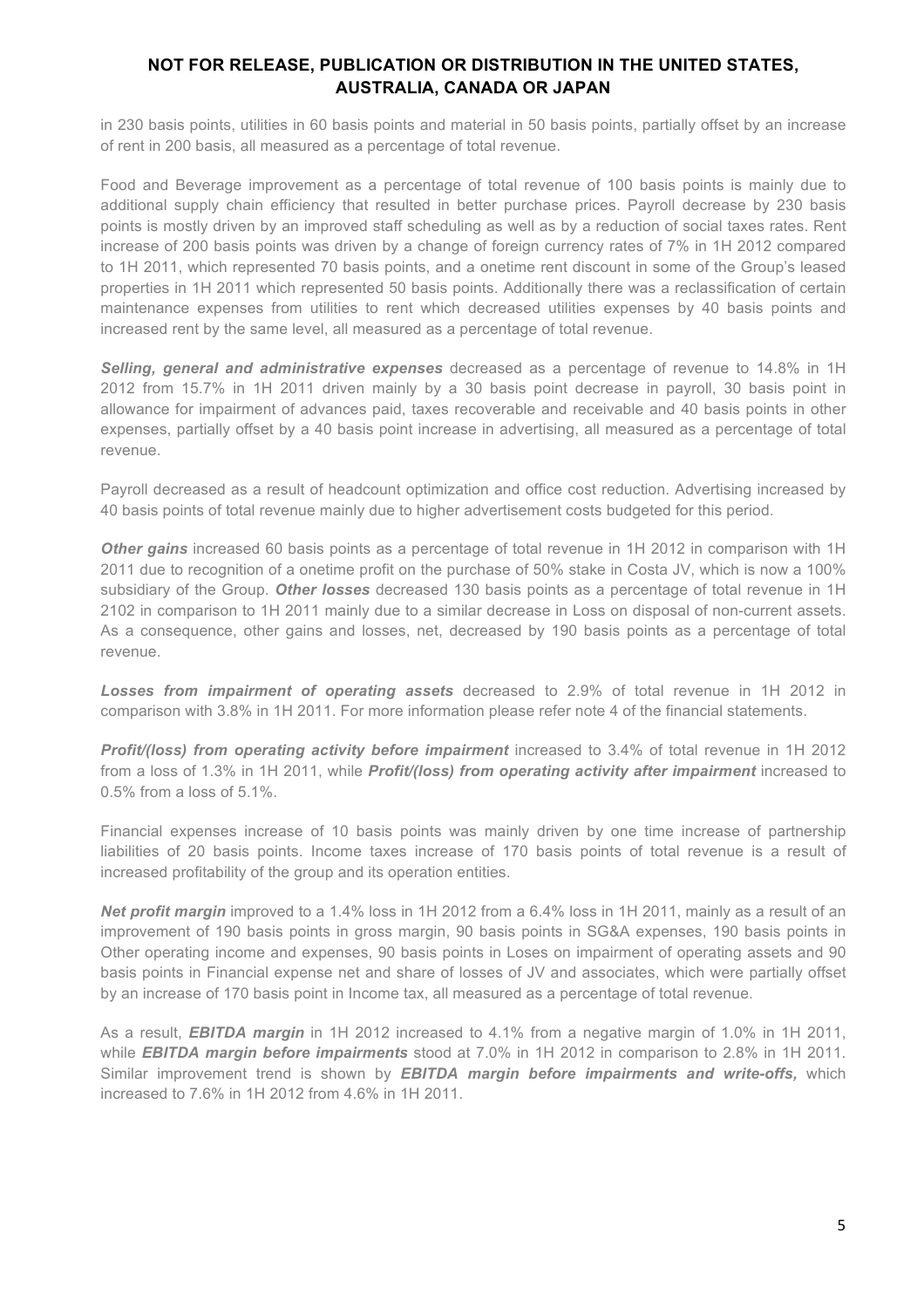#### *Cash Flow Performance*

| (RUB) thousands                                                    | 1H 2012   | 1H 2011   | % Change<br>Y-o-Y |
|--------------------------------------------------------------------|-----------|-----------|-------------------|
| Net cash flow from operating activities                            | 345 523   | 340 781   | 1,4%              |
| Incl. Cash flow before changes in operating assets and liabilities | 377097    | 243 192   | 55.1%             |
| Incl. Change in operating Assets and Liabilities                   | 86 290    | 176 965   | $(51, 2)\%$       |
| Incl. Financial and tax cash outflow                               | (117864)  | (79 376)  | 48.5%             |
| Net cash flow used in investing activities                         | (150 259) | (304 818) | $(50,7)\%$        |
| Net cash flow from/(used in) financing activities                  | (126311)  | (53 588)  | 135,7 %           |
| Effect of exchange rates on cash and cash equivalents              | 80        | (12091)   | $(100, 7)\%$      |
| Net increase/(decrease) in cash & cash equivalent                  | 69 033    | (29716)   | $(332, 3)\%$      |
| Cash & Cash equivalents at beginning of period                     | 233 901   | 216 510   | 8.0%              |
| Cash & Cash equivalents at end of period                           | 302 934   | 186 794   | 62,2 %            |
|                                                                    |           |           |                   |

*Cash flow from operating activities* increased by 1.4% to RUB 345,523 thousand in 1H 2012 from RUB 340,781 thousand in 1H 2011. Cash flow before changes in operating assets and liabilities increased by 55.1% to RUB 377,097 thousand from Rub 243,192 thousand due to a better operating performance, which was partially offset by a decrease of change in operating assets and liabilities of 51,2% and an increased by 48.5% financial and tax cash outflow.

*Net cash used in investing activities* decreased by 50.7% to RUB 150,259 thousand in 1H 2012 from RUB 304,818 thousand in 1H 2011 mainly due to a decrease by RUB 36.455 thousand of investment in new restaurants openings, 9 in 1H 2012 in comparison with 11 in 1H 2011, and to a RUB 45,723 thousand payment for the acquisition of a non-controlling interest in subsidiaries in 1H 2011 that did nor recur in 1H 2012.

*Net cash from financing activities* increased by 135.7% to RUB 126,311 thousand in 1H 2012 from RUB 53,588 thousand and was mainly invested in an increase of cash and cash equivalent in 1H 2012.

### *Debt and Liquidity*

| (RUB) thousands                  |           | 1H 2012 |           | 2011    |             |
|----------------------------------|-----------|---------|-----------|---------|-------------|
| <b>Total Gross Debt</b>          | 1 397 878 | 100,0 % | 1 500 699 | 100,0 % | (6,9)%      |
| Short-term debt                  | 616 223   | 44,1%   | 1 210 931 | 80,7 %  | $(49,1)\%$  |
| Long-term debt                   | 781 655   | 55,9 %  | 289 768   | 19,3 %  | 169,8%      |
| <b>Net Debt</b>                  | 1 094 944 | 78,3%   | 1 266 798 | 84,4 %  | $(13, 6)\%$ |
| Net Debt / EBITDA <sup>(2)</sup> | 1,8       |         | 3,8       |         | $(52, 2)\%$ |

Total gross debt of the Group decreased by 6.9% while net debt decreased by 13.6% in 1H 2012 when compared with comparable figures as at December 31 2011. The maturity profile of our debt portfolio substantially improved with the long-term component increasing to 55.9% as at June 30, 2012 from 19.3% as at December 31, 2011. For more information please refer to note 9 of the financial statements. Net debt/EBITDA ratio decreased to 1,8x as at June 30, 2012 from 3,8x as at December 31, 2011.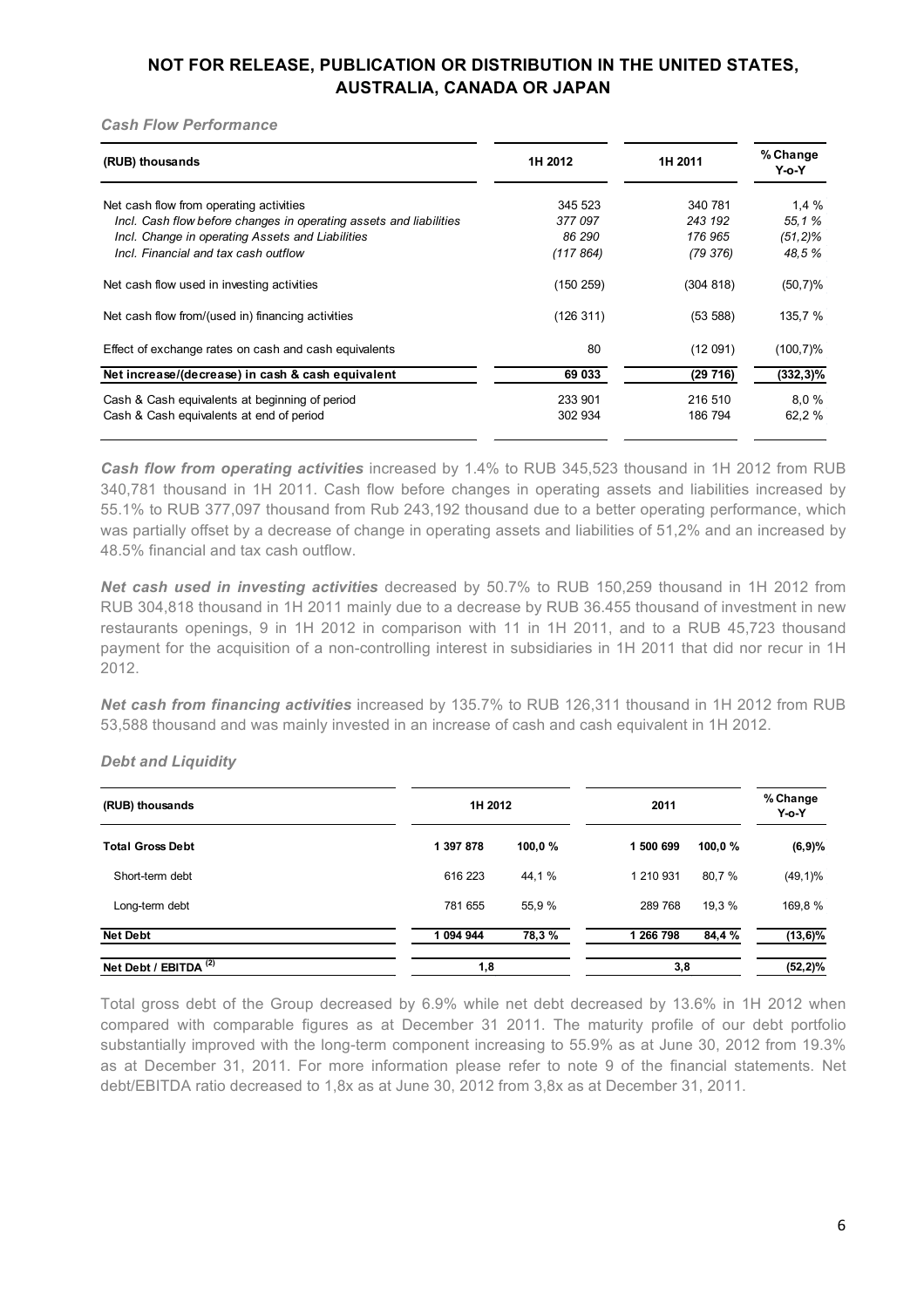Gross debt maturity schedule is illustrated below.

| (RUB) mln           | 2H 2012 | 1H 2013 | 2H 2013 | 1H 2014 | Total   |
|---------------------|---------|---------|---------|---------|---------|
| Gross debt maturity | 158     | 458     | 531     | 250     | 1 3 9 7 |
|                     | 11.3 %  | 32.8 %  | 38.0 %  | 17.9 %  | 100,0 % |

*[1] EBITDA is calculated by adding back depreciation and amortization to profit from operating activities after impairment. EBITDA measures are not measurements of our operating performance under IFRS and should not be considered as an alternative to profit for the year, operating profit or any other performance measures derived in accordance with IFRS or as an alternative to cash flow from operating activities or as a measure of our liquidity. Our approach to calculating EBITDA may differ from the approach of other companies.*

*[2] EBITDA is calculated over the 12 months previous to the given date.*

Some information in this review may contain "forward-looking statements" which include all statements other than statements of historical fact. Such forward-looking statements can often be identified by words such as "plans", "believes", "anticipates", "expects", "intends", "estimates", "will", "may", "continue", "should" and similar expressions. Such forward-looking statements involve known and unknown risks, uncertainties and other important factors beyond the Company's and/or its Management control that could cause the actual results, performance or achievements of the Company to be materially different from future results, performance or achievements expressed or implied by such forward-looking statements. Such forwardlooking statements are based on numerous assumptions regarding the Company's present and future business strategies and the environment in which the Company will operate in the future. By their nature, forward-looking statements involve risks and uncertainties because they relate to events and depend on circumstances that may or may not occur in the future. These forward-looking statements speak only as at the date as of which they are made, and the Company and/or its Management does not intend and has no duty or obligation to supplement, amend, update or revise any of the forward-looking statements contained herein to reflect any change in the Company's and/or its Management expectations with regard thereto or any change in events, conditions or circumstances on which any such statements are based. The information and opinions contained in this review are provided as at the date of this review and are subject to change by the Company's own discretion without notice of any kind and form.

\* \* \*

**Press enquiries**:

**Valeria Silina**

Press-secretary

**Tigran Aslanyan** Acting Financial Director

Vice-president for corporate communications **Anna Postnikova**

**Konstantin Kravtsov** Head of corporate reporting

E-mail: ir@rosinter.ru Tel.: + 7 495 788 44 88 ext. 2108

**Investors and analysts enquiries**:

E-mail: pr@rosinter.ru Tel.: +7 495 788 44 88 ext. 2676

#### **Note to Editors:**

**As at 31 August 2012 OJSC Rosinter Restaurants Holding** is the leading casual dining restaurant company in Russia and CIS, which operates 409 outlets in 43 cities in Russia, CIS and Central Europe, including Baltic countries. The chain has 384 casual dining restaurants, including 130 franchised restaurants, and 25 Costa Coffee outlets. The Company offers mainly casual dining Italian, Japanese and American cuisine under its proprietary brands IL Patio and Planet Sushi and its licensed brand T.G.I. Friday's, and it also develops and operates the Costa Coffee chain in Russia under a license. Rosinter has been expanding in recent years its operations to airports and train stations where it serves currently guests in 38 outlets in 6 transportation hubs. Rosinter Restaurants Holding is listed on the Moscow Exchanges MICEX and RTS (rts.micex.ru) under the stock ticker ROST.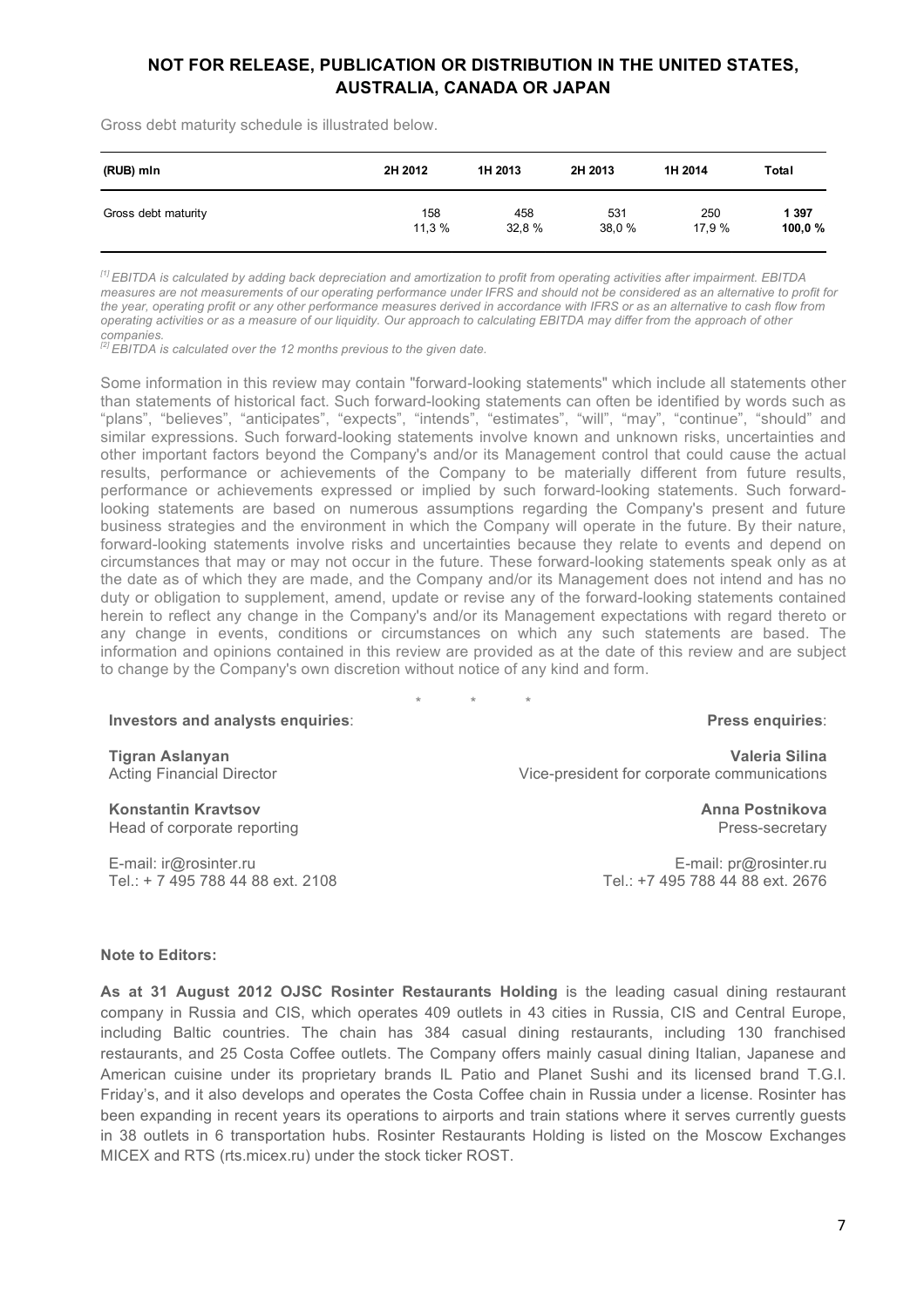### **APPENDIX**

# Unaudited Interim Consolidated Income Statement

# for the six months ended June 30, 2012

### *(All amounts are in thousands of Russian Roubles, unless specified otherwise)*

|                                                           |              | For the six months ended June 30,<br>2012<br>2011, as revised |             |  |
|-----------------------------------------------------------|--------------|---------------------------------------------------------------|-------------|--|
|                                                           | <b>Notes</b> | <b>Unaudited</b>                                              |             |  |
| Revenue                                                   | 10           | 5,188,940                                                     | 5,038,579   |  |
| Cost of sales                                             | 11           | (4,184,439)                                                   | (4,157,126) |  |
| <b>Gross profit</b>                                       |              | 1,004,501                                                     | 881,453     |  |
| Selling, general and administrative expenses              | 12           | (769, 468)                                                    | (790, 391)  |  |
| Start-up expenses for new restaurants                     |              | (51,868)                                                      | (57, 034)   |  |
| Other gains                                               | 13           | 46,194                                                        | 17,026      |  |
| Other losses                                              | 13           | (52, 422)                                                     | (118, 156)  |  |
| Profit/(loss) from operating activities before impairment |              | 176,937                                                       | (67, 102)   |  |
| Loss from impairment of operating assets                  | 14           | (151, 423)                                                    | (191,082)   |  |
| Profit/(loss) from operating activities after impairment  |              | 25,514                                                        | (258, 184)  |  |
| Financial income                                          |              | 13,934                                                        | 10,215      |  |
| Financial expense                                         |              | (96,214)                                                      | (86, 115)   |  |
| Foreign exchange gain/(losses), net                       |              | 16,062                                                        | (35,792)    |  |
| Share of profits of joint venture and associates          |              | 67                                                            | 498         |  |
| Loss before income tax                                    |              | (40, 637)                                                     | (369, 378)  |  |
| Income tax (expense)/benefit                              |              | (34,500)                                                      | 47,868      |  |
| Net loss for the period                                   |              | (75, 137)                                                     | (321,510)   |  |
| Attributable to:                                          |              |                                                               |             |  |
| Equity holders of the parent entity                       |              | (72, 329)                                                     | (317,618)   |  |
| Non-controlling interests                                 |              | (2,808)                                                       | (3,892)     |  |
| Loss per share, basic, Russian Roubles                    | 8            | (4.63)                                                        | (20.29)     |  |
| Loss per share, diluted, Russian Roubles                  | 8            | (4.49)                                                        | (19.91)     |  |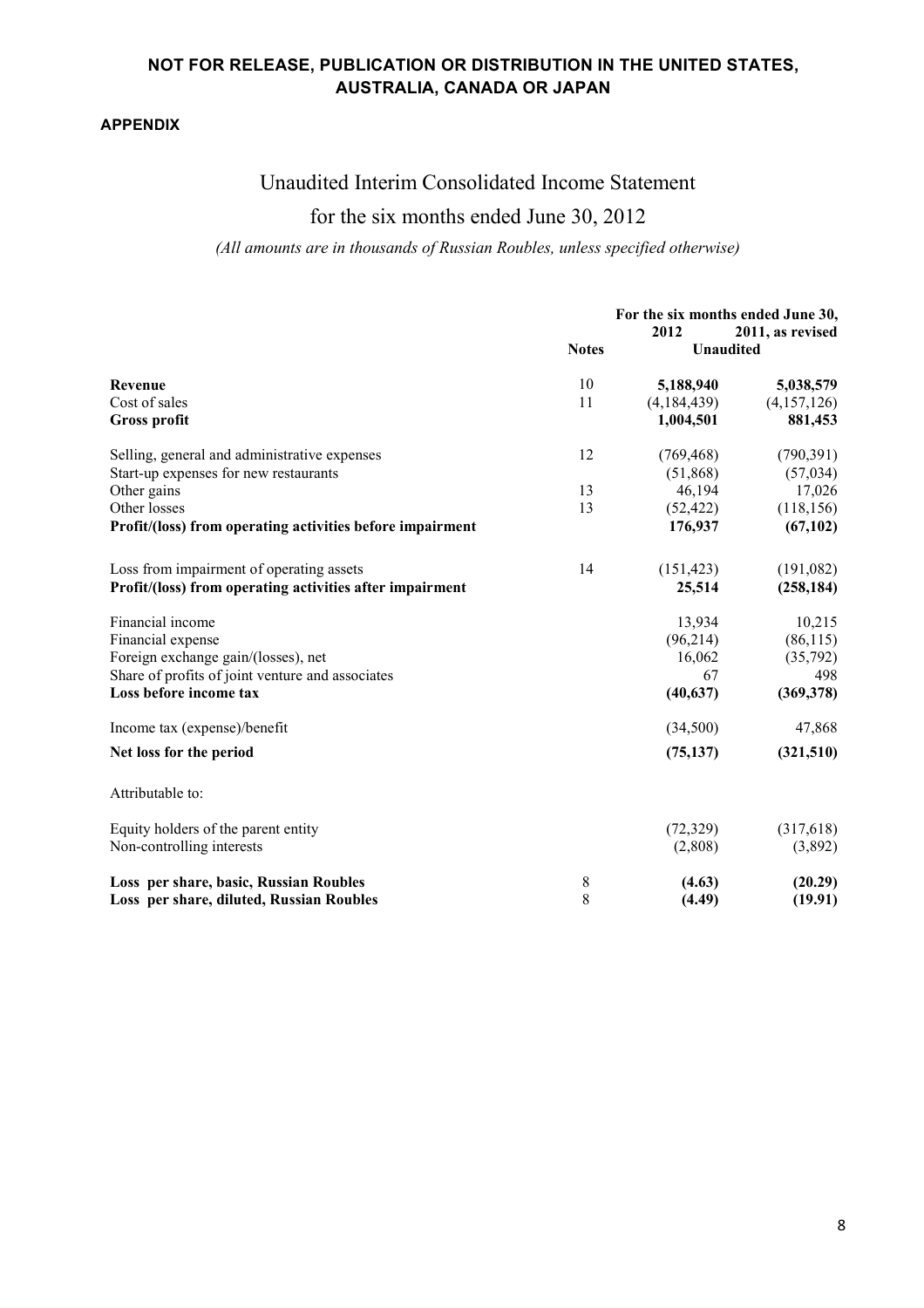### **APPENDIX**

# Unaudited Interim Consolidated Statement of Financial Position

## at June 30, 2012

# *(All amounts are in thousands of Russian Roubles, unless specified otherwise)*

|                                                                                                              | <b>Notes</b> | June 30, 2012,<br>unaudited | December 31, 2011,<br>audited |
|--------------------------------------------------------------------------------------------------------------|--------------|-----------------------------|-------------------------------|
| <b>ASSETS</b>                                                                                                |              |                             |                               |
| <b>Non-current assets</b>                                                                                    |              |                             |                               |
| Property and equipment                                                                                       | 4            | 1,998,328                   | 2,123,855                     |
| Intangible assets                                                                                            |              | 105,902                     | 135,948                       |
| Goodwill                                                                                                     |              | 176,153                     | 176,153                       |
| Investments in joint ventures and associates                                                                 |              | 4,862                       | 4,795                         |
| Long-term loans due from related parties                                                                     | 5            | 18,761                      | 104,336                       |
| Long-term receivables due from related parties                                                               | 5            | 3,327                       | 3,854                         |
| Deferred income tax asset                                                                                    |              | 165,607                     | 123,971                       |
| Other non-current assets                                                                                     |              | 158,671                     | 143,451                       |
|                                                                                                              |              | 2,631,611                   | 2,816,363                     |
| <b>Current assets</b>                                                                                        |              |                             |                               |
| Inventories                                                                                                  |              | 150,150                     | 167,768                       |
| VAT and other taxes recoverable                                                                              |              | 113,008                     | 102,306                       |
| Income tax recoverable                                                                                       |              | 34,502                      | 34,940                        |
| Trade and other receivables                                                                                  |              | 216,398                     | 196,124                       |
| Advances paid                                                                                                |              | 161,034                     | 184,319                       |
| Receivables from related parties                                                                             | 5            | 52,113                      | 56,258                        |
| Short-term loans                                                                                             |              | 6,385                       | 7,524                         |
| Short-term loans due from related parties                                                                    | 5            | 102,246                     | 100,198                       |
| Cash and cash equivalents                                                                                    |              | 302,934                     | 233,901                       |
|                                                                                                              |              | 1,138,770                   | 1,083,338                     |
| <b>TOTAL ASSETS</b>                                                                                          |              | 3,770,381                   | 3,899,701                     |
| <b>EQUITY AND LIABILITIES</b><br><b>Equity</b><br>Equity attributable to equity holders of the parent entity |              |                             |                               |
| Share capital                                                                                                | 6            | 2,767,015                   | 2,767,015                     |
| Additional paid-in capital                                                                                   |              | 2,204,190                   | 2,204,816                     |
| Treasury shares                                                                                              | 6            | (413,085)                   | (416, 732)                    |
| Other capital reserves                                                                                       |              | 19,951                      | 18,526                        |
| <b>Accumulated losses</b>                                                                                    |              | (3,693,652)                 | (3,621,323)                   |
| <b>Translation difference</b>                                                                                |              | (78, 110)                   |                               |
|                                                                                                              |              |                             | (72, 847)                     |
|                                                                                                              |              | 806,309                     | 879,455                       |
| Non-controlling interests                                                                                    |              | 14,913                      | 18,596                        |
| <b>Non-current liabilities</b>                                                                               |              | 821,222                     | 898,051                       |
| Long-term loans and borrowings                                                                               | 9            | 781,655                     | 289,768                       |
| Long-term liabilities to partners                                                                            |              | 48,052                      | 48,519                        |
| Deferred income                                                                                              |              | 4,637                       | 8,050                         |
| Deferred income tax liabilities                                                                              |              | 64,951                      | 59,165                        |
|                                                                                                              |              | 899,295                     | 405,502                       |
| <b>Current liabilities</b>                                                                                   |              |                             |                               |
| Trade and other payables                                                                                     |              | 1,231,361                   | 1,144,668                     |
|                                                                                                              | 9            | 616,223                     | 1,210,931                     |
| Short-term loans and borrowings                                                                              |              |                             |                               |
| Payables to related parties                                                                                  | 5            | 21,017                      | 24,024                        |
| Short-term loans due to related parties                                                                      | 5            | 4,756                       | 5,241                         |
| Short-term liabilities to partners                                                                           |              | 45,698                      | 48,882                        |
| Deferred income                                                                                              |              | 63,855                      | 62,487                        |
| Income tax payable                                                                                           |              | 66,954                      | 99,915                        |
|                                                                                                              |              | 2,049,864                   | 2,596,148                     |
| <b>TOTAL EQUITY AND LIABILITIES</b>                                                                          |              | 3,770,381                   | 3,899,701                     |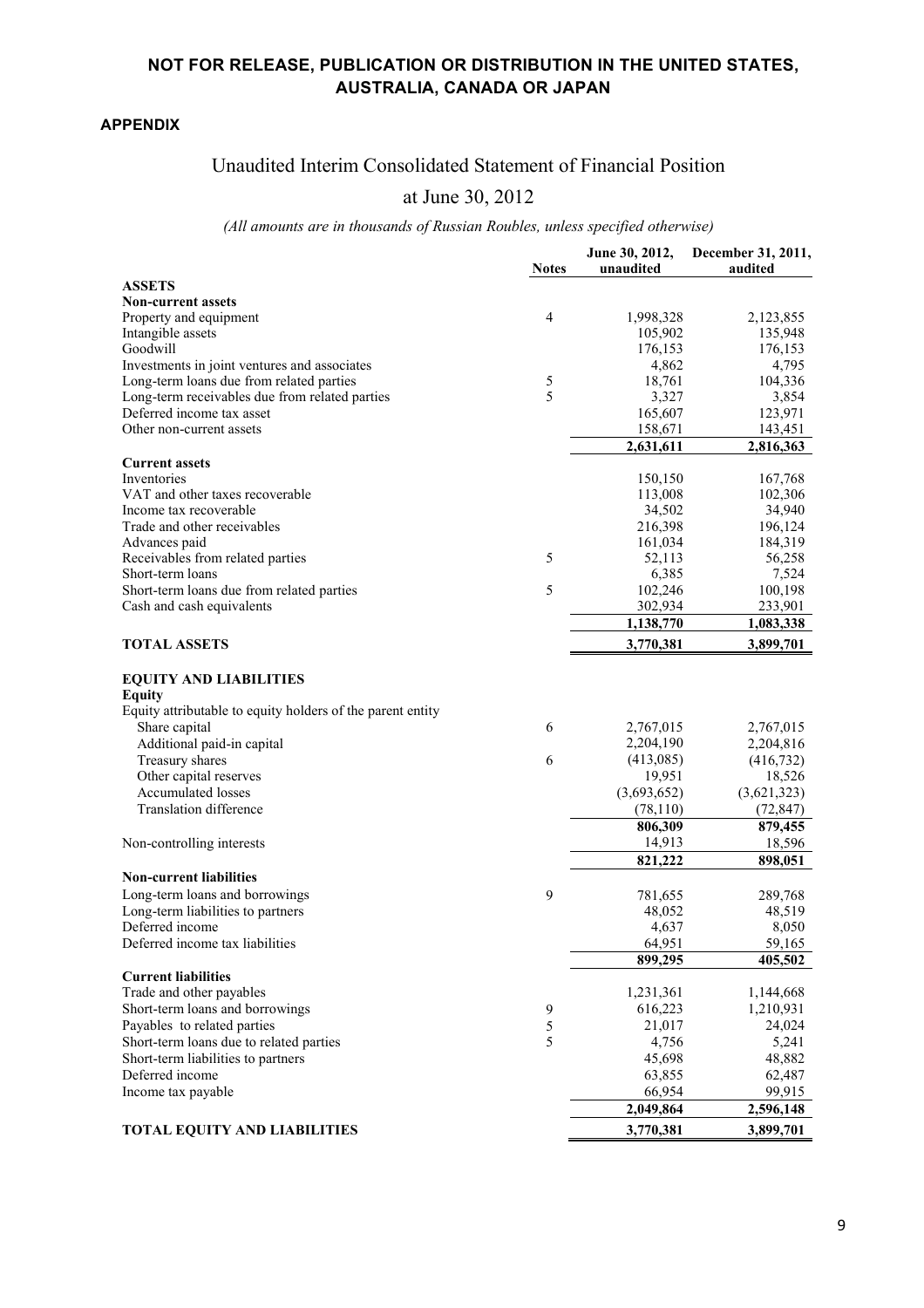### **APPENDIX**

## Unaudited Interim Consolidated Statement of Cash Flows

## for the six months ended June 30, 2012

*(All amounts are in thousands of Russian Roubles, unless specified otherwise)*

|                                                                                           |              |                  | For the six months ended June 30, |  |
|-------------------------------------------------------------------------------------------|--------------|------------------|-----------------------------------|--|
|                                                                                           |              | 2012             | 2011                              |  |
|                                                                                           | <b>Notes</b> | <b>Unaudited</b> |                                   |  |
| <b>Operating activities</b>                                                               |              |                  |                                   |  |
| Loss before tax                                                                           |              | (40, 637)        | (369, 378)                        |  |
| Adjustments to reconcile loss before tax to net cash provided by<br>operating activities: |              |                  |                                   |  |
| Depreciation and amortization                                                             | 11, 12       | 187,994          | 206,813                           |  |
| Foreign exchange gain/(losses), net                                                       |              | (16,062)         | 35,792                            |  |
| Financial income                                                                          |              | (13, 934)        | (10,215)                          |  |
| Financial expense                                                                         |              | 96,214           | 86,115                            |  |
| (Reversal of impairment)/allowance for impairment of advances paid,                       |              |                  |                                   |  |
| taxes recoverable and receivables                                                         | 12           | (7,356)          | 7,996                             |  |
| Obsolescence/(reversal of obsolescence) of inventories                                    |              | 184              | (1, 468)                          |  |
| Loss on disposal of non-current assets                                                    | 13           | 29,478           | 89,615                            |  |
| Impairment of assets                                                                      | 14           | 151,423          | 191,082                           |  |
| Share of joint venture's and associates' results                                          |              | (67)             | (498)                             |  |
| Write off and impairment of loans receivable from related parties                         |              |                  | 92                                |  |
| Gain on bargain purchase                                                                  |              | (11, 565)        |                                   |  |
| Share based payment expenses                                                              | 15           | 1,425            | 7,246                             |  |
|                                                                                           |              | 377,097          | 243,192                           |  |
| Changes in operating assets and liabilities:                                              |              |                  |                                   |  |
| Decrease in inventories                                                                   |              | 23,054           | 83,082                            |  |
| Decrease/(increase) in advances, taxes recoverable, receivables                           |              |                  |                                   |  |
| and other assets                                                                          |              | 1,989            | (3,483)                           |  |
| Decrease in receivables from/payables to related parties, net                             |              | 10,924           | 46,635                            |  |
| Increase in trade and other payables                                                      |              | 50,323           | 50,731                            |  |
| Net cash generated from operations                                                        |              | 463,387          | 420,157                           |  |
| Interest paid                                                                             |              | (71,062)         | (61,050)                          |  |
| Interest received                                                                         |              | 7,313            | 4,149                             |  |
| Income tax paid                                                                           |              | (54, 115)        | (22, 475)                         |  |
| Net cash flows from operating activities                                                  |              | 345,523          | 340,781                           |  |
| <b>Investing activities</b>                                                               |              |                  |                                   |  |
| Purchases of property and equipment                                                       |              | (144, 775)       | (241, 293)                        |  |
| Loans issued to related parties                                                           |              | (1,253)          | (20,037)                          |  |
| Proceeds from repayment of loans issued to related parties                                |              | 2,306            |                                   |  |
| Payments to acquire non-controlling interest in subsidiaries                              |              |                  | (45, 723)                         |  |
| Purchase of intangible assets                                                             |              | (9,709)          | (7, 532)                          |  |
| Proceeds from disposal of property and equipment                                          |              | 3,172            | 10,291                            |  |
| Loans issued to third parties                                                             |              |                  | (4, 850)                          |  |
| Proceeds from repayment of loans issued to third parties                                  |              |                  | 4,326                             |  |
| Net cash flows used in investing activities                                               |              | (150, 259)       | (304, 818)                        |  |

*Continued on the next page*